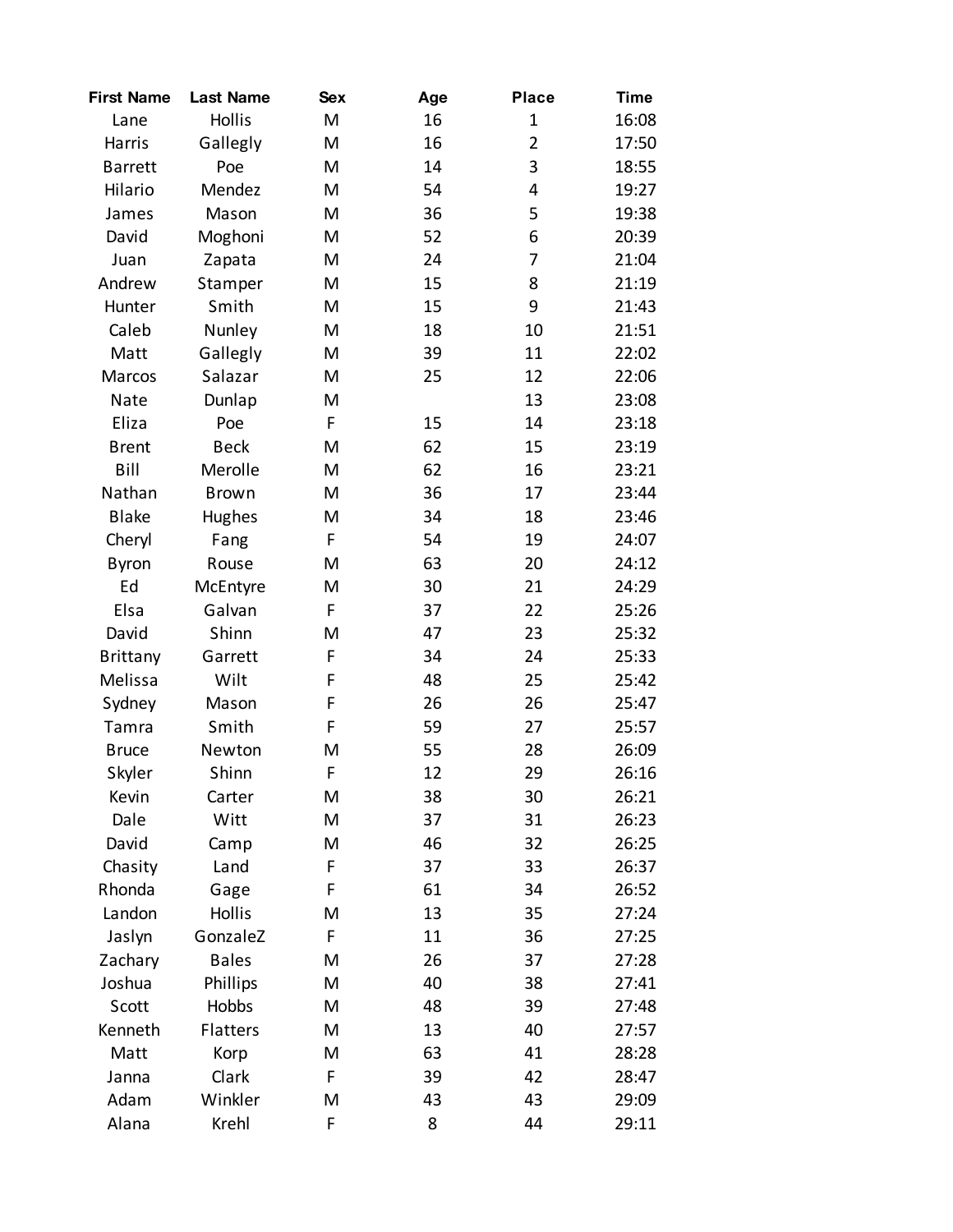| Carmen         | Merolle        | F | 17 | 45 | 29:12 |
|----------------|----------------|---|----|----|-------|
| Mike           | Krehl          | M | 41 | 46 | 29:23 |
| Kyle           | Elrod          | M | 57 | 47 | 29:28 |
| Jennifer       | Johnson        | F | 41 | 48 | 29:50 |
| Melvin         | Johnson        | M | 39 | 49 | 29:56 |
| Robin          | Nunley         | F | 38 | 50 | 29:57 |
| Cal            | Manning        | M | 16 | 51 | 30:27 |
| Kerry          | Nunley         | M | 46 | 52 | 30:52 |
| Scott          | Magboo         | M | 50 | 53 | 30:58 |
| Dinusa         | Swafford       | F | 7  | 54 | 31:12 |
| Rhonda         | Schinsa        | F | 59 | 55 | 32:01 |
| Zane           | Newton         | M | 25 | 56 | 32:19 |
| Michael        | Addis          | M | 42 | 57 | 32:32 |
| Amber          | Rosario        | F | 36 | 58 | 33:18 |
| Clyde          | McDaniel       | M | 41 | 59 | 33:27 |
| Christina      | Curtis         | F | 39 | 60 | 33:31 |
| Phil           | Jones          | M | 57 | 61 | 33:39 |
| Edis           | Krnjic         | M | 33 | 62 | 33:39 |
| Kristen        | Krnjic         | F | 34 | 63 | 33:40 |
| Rachel         | King           | F | 10 | 64 | 34:05 |
| Lia            | Jackson        | F | 14 | 65 | 34:10 |
| Tanner         | Newton         | M | 22 | 66 | 34:12 |
| Lashea         | Newton         | F | 34 | 67 | 34:17 |
| <b>Becky</b>   | <b>Stiles</b>  | F | 39 | 68 | 34:33 |
| John           | Green III      | M | 47 | 69 | 34:36 |
| Kimberly       | King           | F | 43 | 70 | 34:41 |
| Ron            | Shinnick       | M | 63 | 71 | 34:41 |
| Deann          | Wooten         | F | 41 | 72 | 34:49 |
| Tabitha        | McEntire       | F | 32 | 73 | 34:49 |
| Mary           | Obi            | F | 54 | 74 | 35:00 |
| Dedra          | Cook           | F | 46 | 75 | 35:21 |
| Tracey         | Boatwright     | F | 43 | 76 | 35:22 |
| Aaron          | Sewell         | M | 45 | 77 | 35:28 |
| <b>Brianne</b> | Vinyard        | F | 39 | 78 | 35:35 |
| Trinity        | Gillihan       | F | 12 | 79 | 35:41 |
| Hannah         | Williams       | F | 23 | 80 | 35:42 |
| Naomi          | Krehl          | F | 10 | 81 | 35:48 |
| Shereen        | <b>Bates</b>   | F | 44 | 82 | 36:33 |
| Levi           | Gillihan       | M | 11 | 83 | 36:50 |
| Sandy          | <b>Jeffers</b> | F | 60 | 84 | 37:08 |
| <b>Buffie</b>  | Neuendorf      | F | 33 | 85 | 37:09 |
| Ashley         | Agard          | F | 35 | 86 | 37:13 |
| Rene           | Townsend       | F | 56 | 87 | 37:16 |
| Christy        | Jackson        | F | 44 | 88 | 37:43 |
| Tammy          | <b>Bagley</b>  | F | 56 | 89 | 37:45 |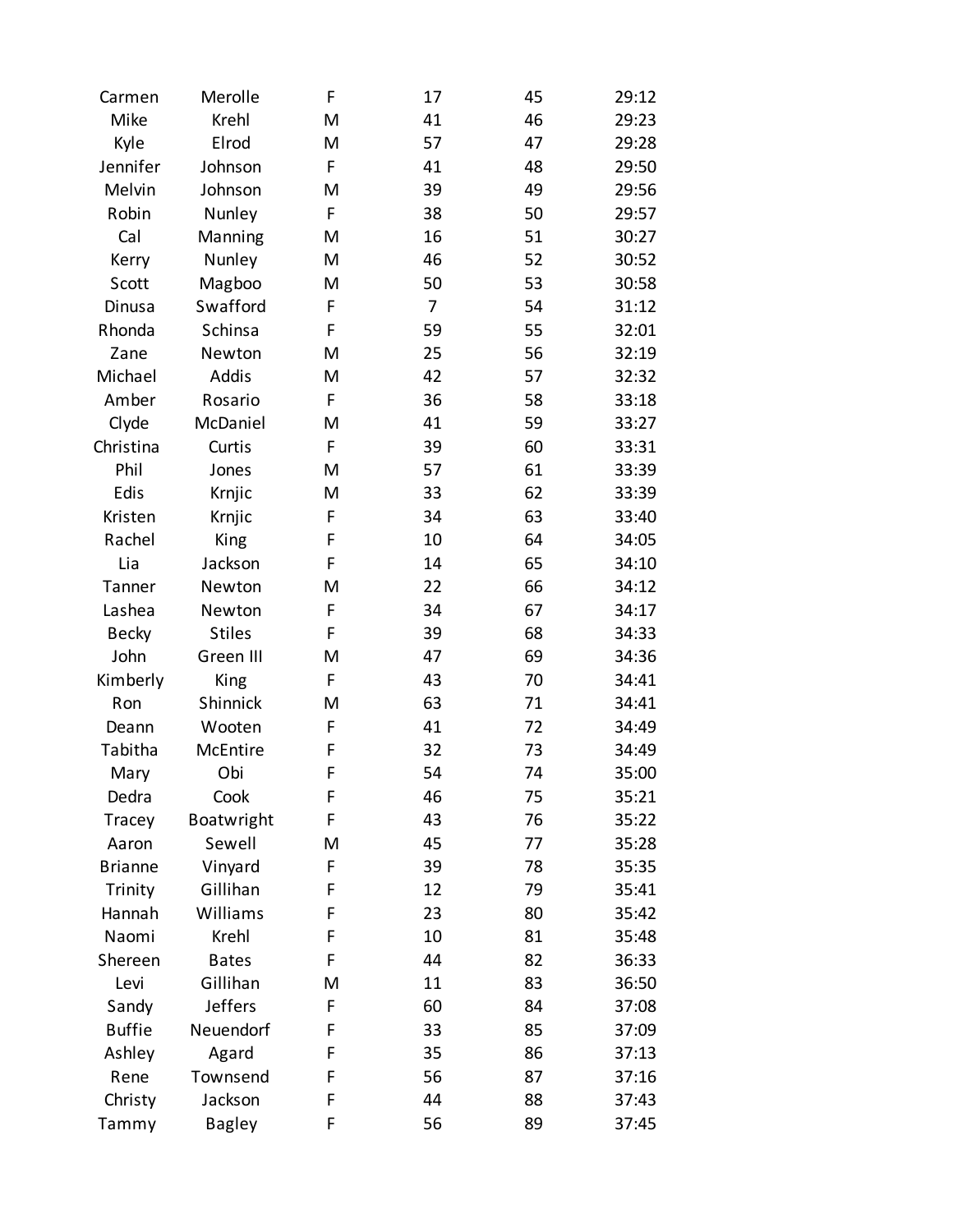| Michelle  | Wollert          | F | 55             | 90  | 37:58 |
|-----------|------------------|---|----------------|-----|-------|
| Erik      | Gonzalez         | M | 9              | 91  | 38:14 |
| Jenny     | Dollar           | F | 40             | 92  | 38:33 |
| Elisabeth | Perkins          | F | 16             | 93  | 38:36 |
| Dean      | Stamper          | M | 40             | 94  | 38:56 |
| Isaac     | Nunley           | M | 16             | 95  | 39:14 |
| Holly     | <b>Brooks</b>    | F | 41             | 96  | 39:38 |
| ??        |                  |   |                | 97  | 39:59 |
| Holly     | Roninson         | F | 31             | 98  | 40:01 |
| Curt      | Hitchens         | M | 38             | 99  | 40:37 |
| Erin      | Phillips         | F | 40             | 100 | 40:42 |
| Sharon    | Green            | F | 42             | 101 | 40:45 |
| Wendy     | Rios             | F | 37             | 102 | 40:55 |
| Darleen   | Kettlewell       | F | 61             | 103 | 40:55 |
| Judy      | Price            | F | 58             | 104 | 40:59 |
| Bill      | Mattox           | M | 57             | 105 | 41:27 |
| Jennifer  | Palmer           | F | 56             | 106 | 41:28 |
| ??        |                  |   |                | 107 | 41:56 |
| Taylor    | Hall             | M | 17             | 108 | 42:00 |
| April     | <b>Baldridge</b> | F | 38             | 109 | 42:10 |
| Reagan    | Nunley           | F | 7              | 110 | 42:22 |
| ??        |                  |   |                | 111 | 42:26 |
| ??        |                  |   |                | 112 | 42:26 |
| Katie     | Winkler          | F | 37             | 113 | 42:35 |
| Sawyer    | Chase            | M | 7              | 114 | 42:44 |
| Adrian    | Gonzalez         | M | 15             | 115 | 42:47 |
| Jamie     | Riddell          | F | 70             | 116 | 42:48 |
| Chad      | Shook            | M | 48             | 117 | 42:54 |
| Alexander | Stamper          | M | 12             | 118 | 43:06 |
| Debbie    | Garrison         | F | 66             | 119 | 43:07 |
| Sheila    | Shook            | F | 46             | 120 | 43:14 |
| Colt      | Ridley           | M | 9              | 121 | 43:17 |
| Pamala    | Robinson         | F | 56             | 122 | 43:18 |
| Jill      | Mattox           | F | 59             | 123 | 43:27 |
| ??        |                  |   |                | 124 | 43:45 |
| Patsy     | <b>Baxter</b>    | F | 61             | 125 | 43:48 |
| Destiny   | Richardson       | F | 40             | 126 | 43:56 |
| Robby     | Chase            | M | 30             | 127 | 44:30 |
| Angela    | Perkins          | F | 52             | 128 | 45:04 |
| Emma      | Chase            | F | 6              | 129 | 45:15 |
| Mattie    | Chase            | F | 28             | 130 | 45:16 |
| Charlotte | Cook             | F | $\overline{7}$ | 131 | 45:46 |
| ??        |                  |   |                | 132 | 45:46 |
| Stephen   | <b>Bridges</b>   | M | 30             | 133 | 46:26 |
| Maddison  | <b>Bridges</b>   | F | 26             | 134 | 26:26 |